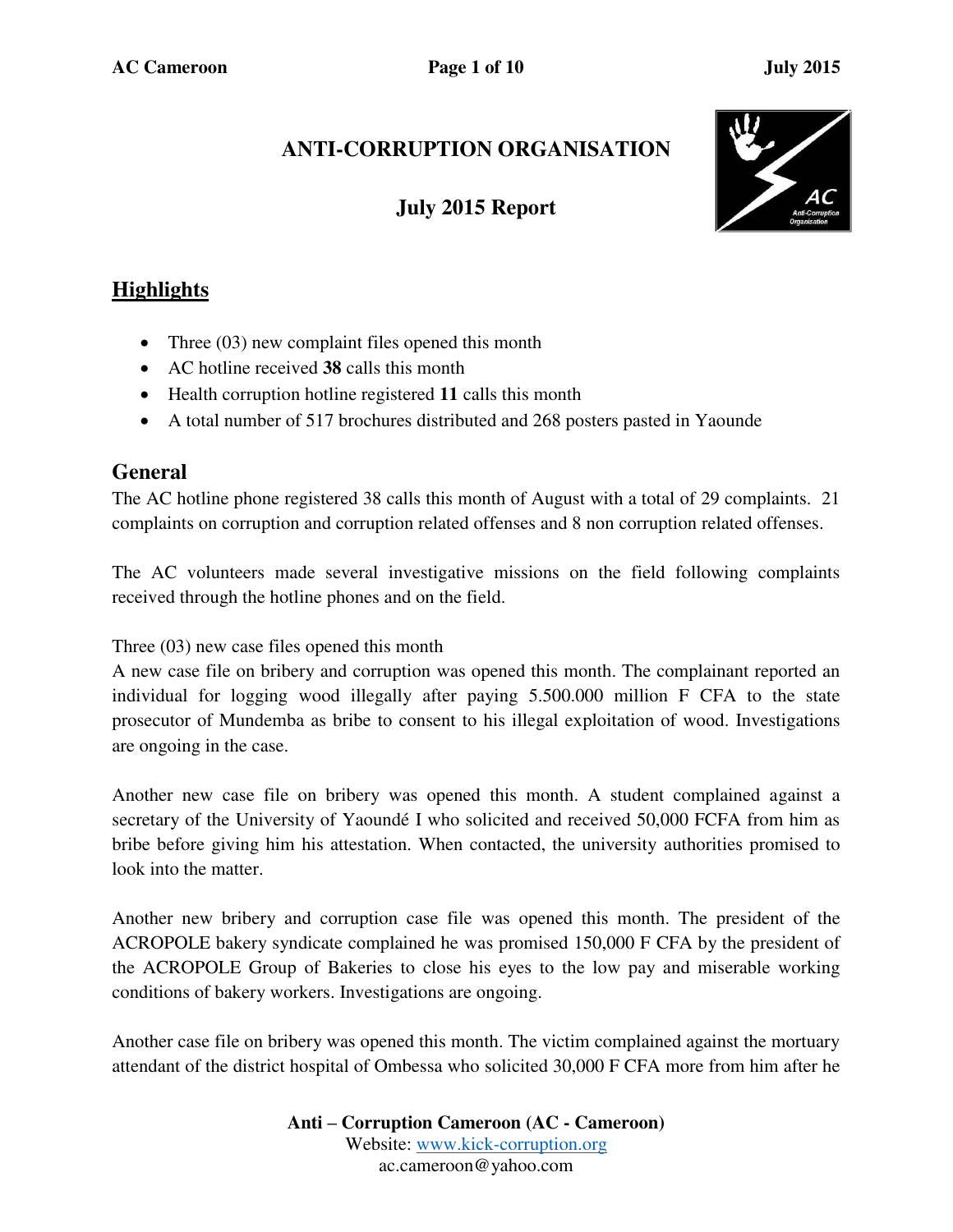had paid the standard fee. The chief medical officer of the Ombessa district hospital has promised to verify the complaint and treat the matter.

The distribution of brochures and pasting of posters remained the major activities carried out this month in order to recruit victims of corruption. Posters were pasted and brochures distributed in corruption hotspots like the ministry of finance and its environs, the Essos, Etoudi, Mokolo and Central Markets, Province and Nkoabang for a change.

Case follow-up this month continues with the old court case of motor bike riders against the head of the Nkolbisson municipal storeroom still at the level of hearings in the high court in Yaounde. The case was adjourned again for an extended period and promised to be thrown out of court if the plaintiffs like the defendant continue to miss court sessions. The plaintiffs are discouraged and giving up on the case.

### **AC Hotline Phone**

The AC hotline phone registered **38** calls this month of July 2015 with **21** corruption and corruption assimilated offences and **8** non-corruption related complaints.

In addition to calls received through the AC hotline phone, field work was also carried out around corruption hotspots in Yaounde in a bid to recruit victims of corruption. In this regard, a total of 517 AC brochures were distributed and 268 AC posters pasted with **11** corruption complaints collected mostly on bribery and corruption. The total calls have been analyzed and represented on charts as seen below.



97% of total calls this month of July where responsive and just 3% of calls were non responsive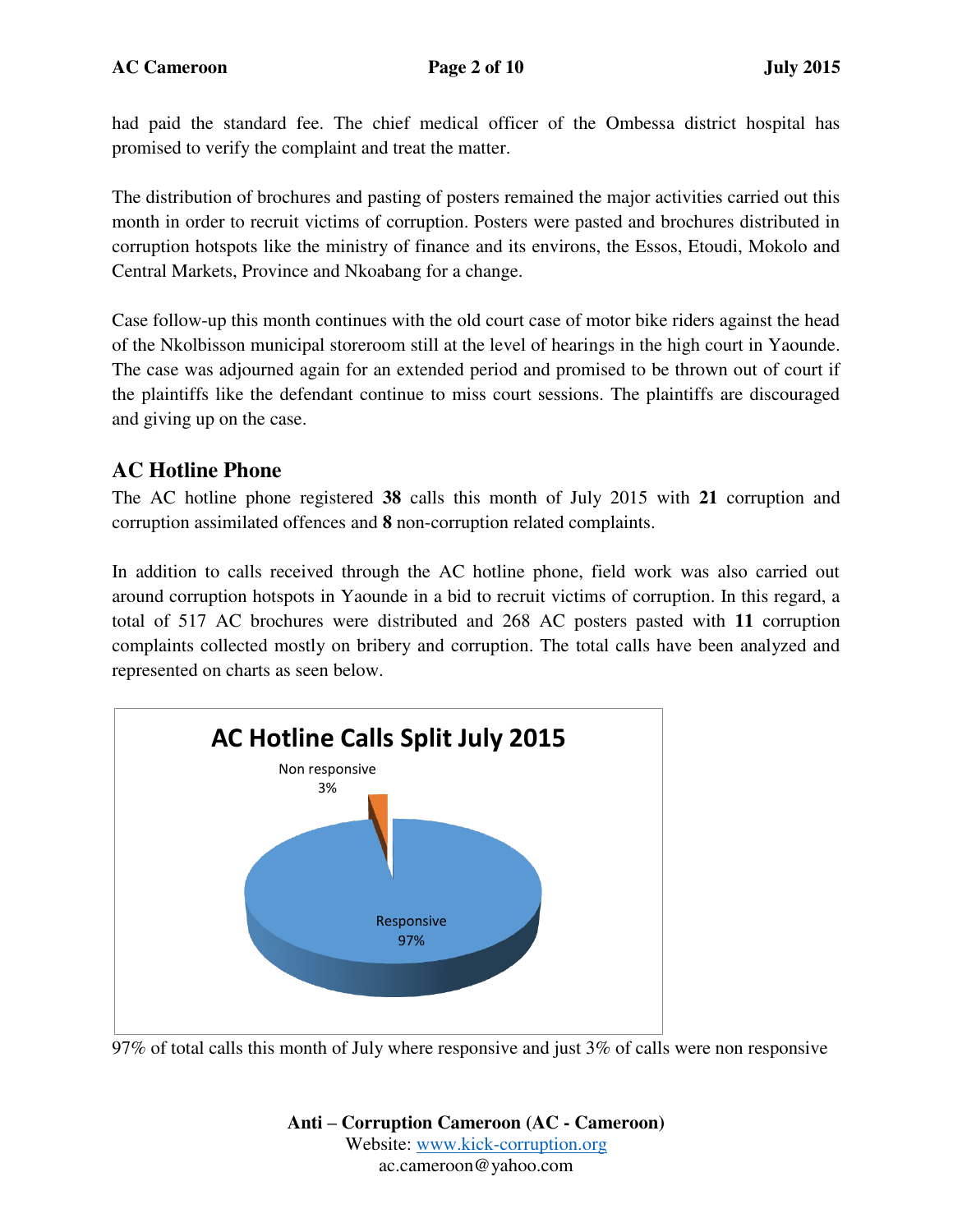

The highest number of complaints this month of July 2015 was corruption complaints representing 75% of while non-corruption complaints represented 25% of complaints.



The highest complaints registered this month of July 2015 was on bribery and corruption representing 62%, followed by complaints of abuse from the forces of law and order and embezzlement which both have 15% and lastly, fraud and oppression with 4% each.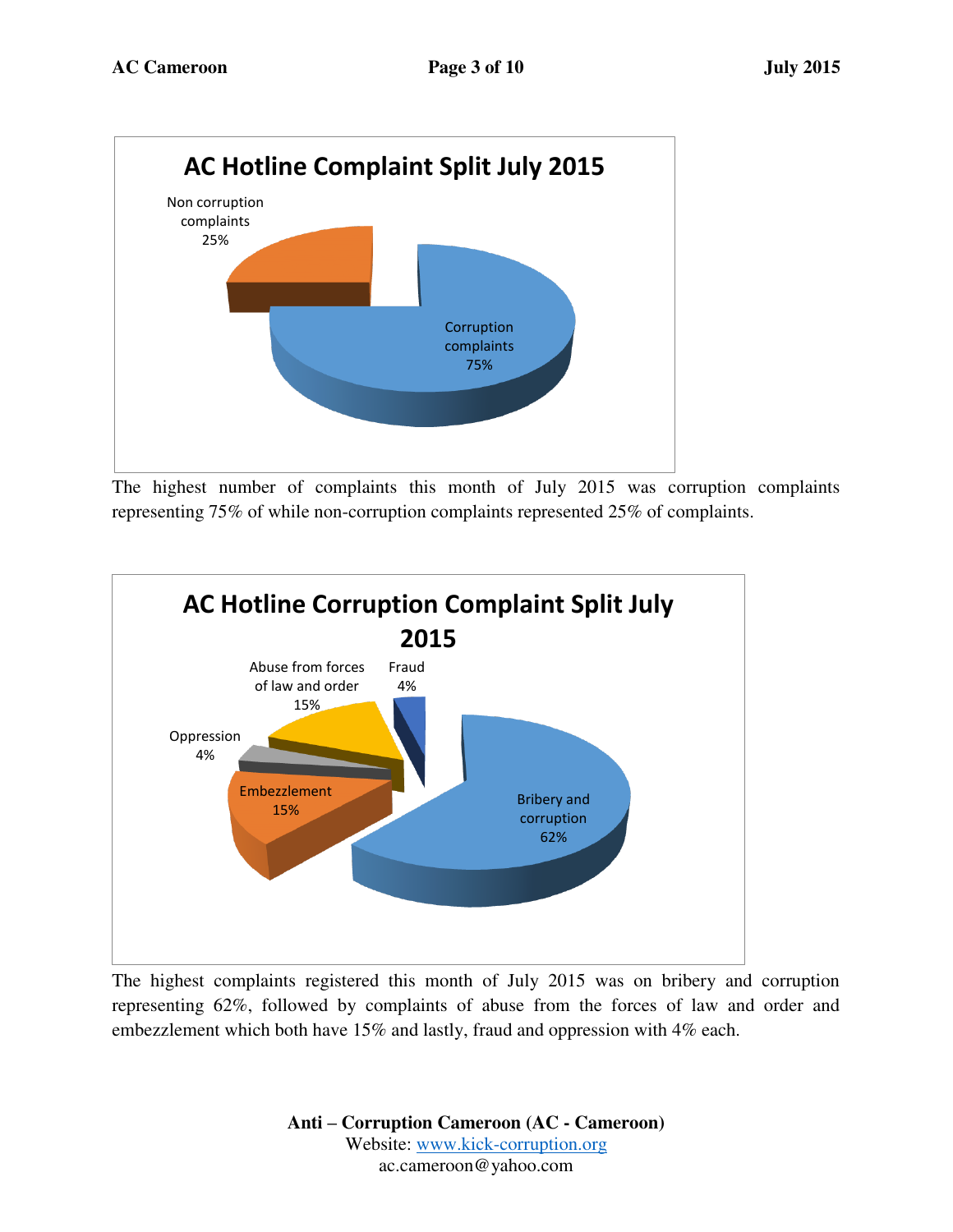

Abusive dismissals were the highest non-corruption complaint cases registered this month representing 38%, followed by private problems which is at 25%, then double jeopardy with 13% and lastly, land problems and breach of trust which both have 12% each.

## **Gender**



As has been widely noticed with the trend of calls, the male gender participated more with 84% of calls this month while the female gender participated with just 16%.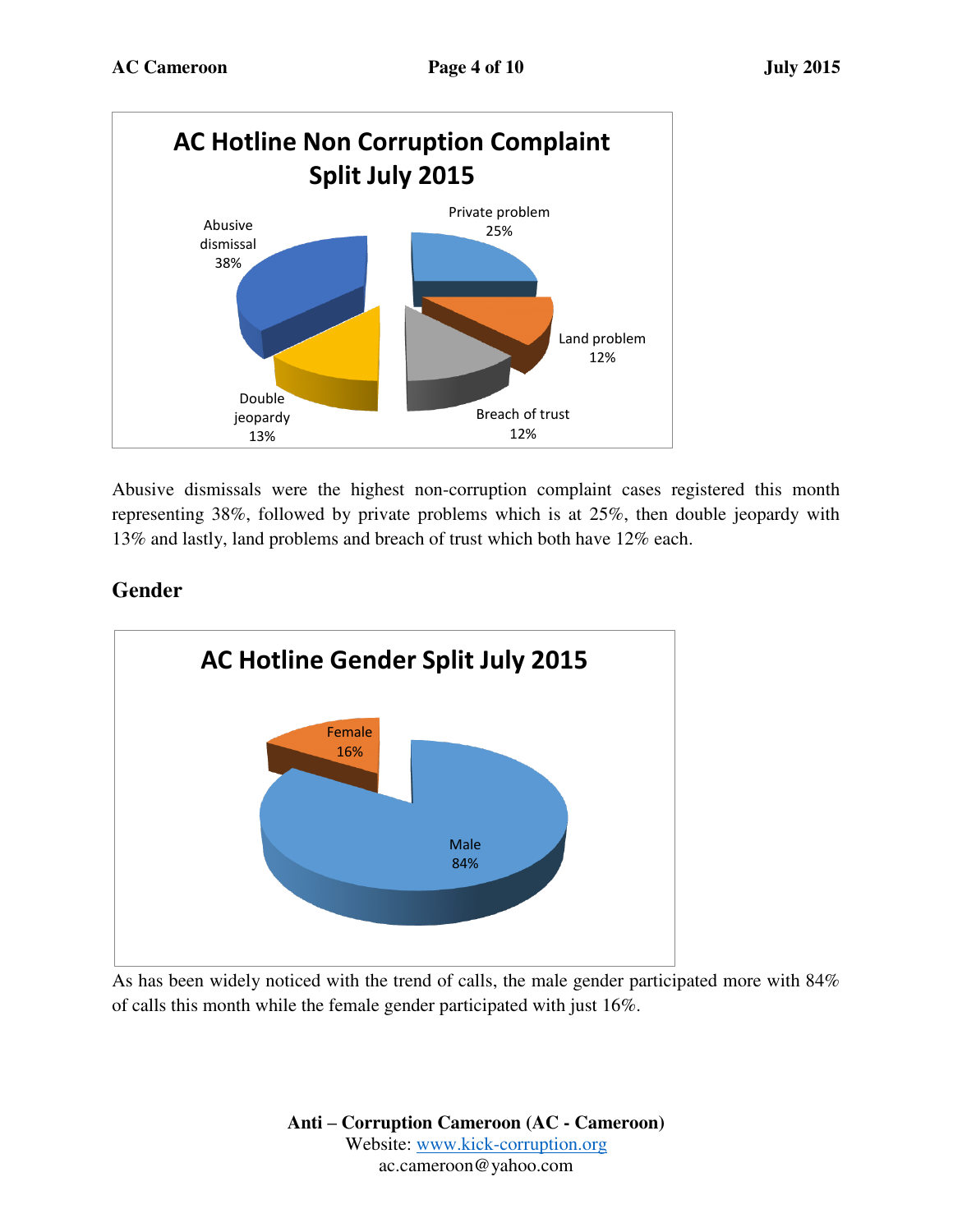### **Age range of callers**



The adult age range participated highest this month representing 78%, followed by the youth age range with 14% and lastly, the elderly age range with just 8% of calls.



### **Regional representation**

The Center region had the highest number of calls with 64%, more than half of the total calls. Secondly, the Littoral region with 15% of calls then followed by the South West region with 6% of calls. The North West, the West, North, South and East regions all had 3% each of calls.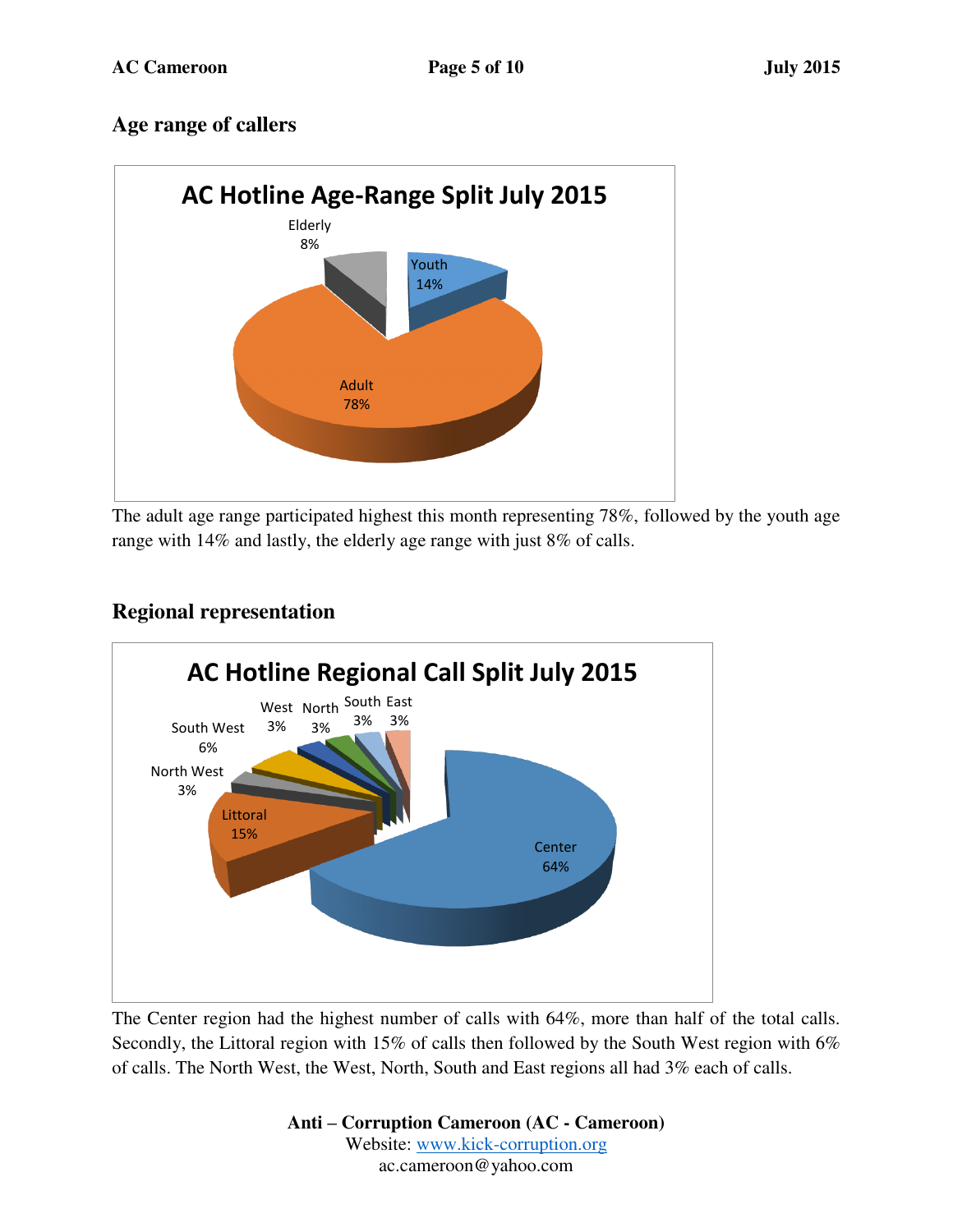#### **Email/postal complaints**

One complaint with three counts of bribery, corruption and illegal logging was received through the email address.

#### **Investigations**

Investigations were carried out on a new case file on bribery and corruption opened this month. The complainant reported an individual for logging wood illegally after paying 5.500.000 million FCFA to the state prosecutor of Mundemba as bribe to allow him continue exploiting the wood. AC's investigation is unveiling a chain where they are many other people involved besides the state prosecutor that have received bribes to consent to this illegal logging action. Further investigations are still being carried out in the case.

Investigations in the education corruption case opened this month portrayed the negligence with which our educational systems are handled. Every person can make a disastrous decision and get away with it as is the case with the secretary of the University of Yaoundé I (Ngoa Ekelle) She claimed she solicited 50,000 FCFA from the victim because the student had not come for his attestation since finishing his degree thereby rendering the task of searching for degrees in his promotion more difficult. In effect, there is no law or decision prescribing the time limit for the collection of attestations for graduates after the graduation. The university authorities promised AC to look into the matter swiftly and develop a concise pattern for future similar cases.

Investigations were also carried out in an attempted bribery and corruption case concerning the employment of youths in the private sector. The case was forwarded to AC by the president of the ACROPOLE (a branch of the pastry and bakery workers association) workers trade union. He complained he was promised 150,000 FCFA as bribe by the president of the ACROPOLE Group of Bakeries not to make public the very low pay and miserable working conditions of bakery workers which was against the law. In point of fact, Article 1 of Decree  $N^{\circ}$ 2014/2217/PM of 24 July 2014 revaluing the guaranteed minimum wage fixed the minimum wage of all workers at 36,270 francs CFA and nothing below that which is not the case of the ACROPOLE bakery workers. The bribery complaint is still being investigated.

Intervention and investigations were also necessary for a bribery case opened this month. The victim complained against the mortuary attendant of the district hospital of Ombessa who solicited 30,000 francs CFA more from him as bribe after he had paid the standard fee of 25,000 francs CFA for two days to keep a corpse in the mortuary. According to the complainant, the mortuary attendant claimed to be asking for the money so it can permit him work on Saturday which is a non working day for him. The chief medical officer of the Ombessa district hospital was contacted and he promised to verify the complaint and treat the matter.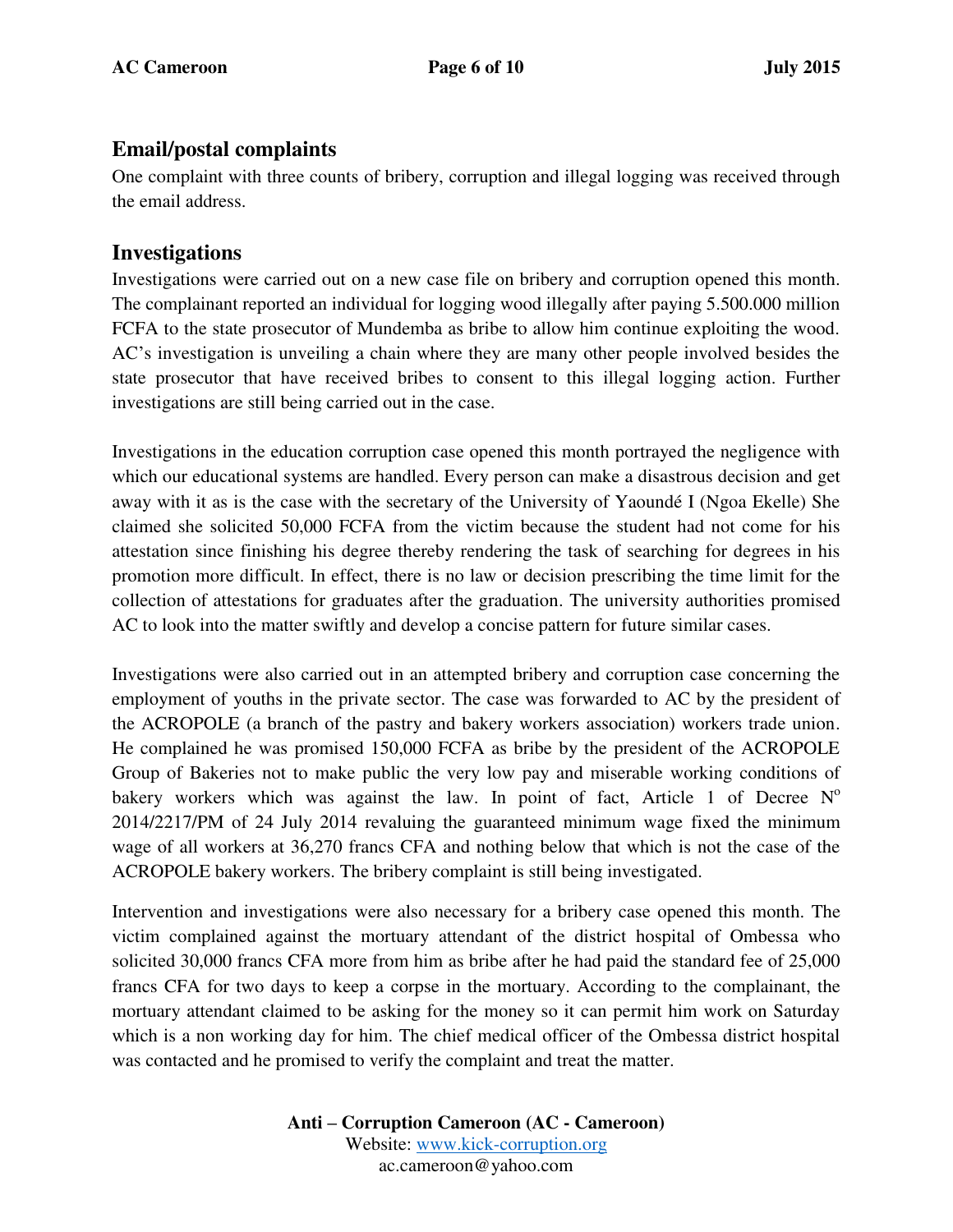### **Legal follow-up**

Case follow-up this month continues with the old court case of motor bike riders against the head of the Nkolbisson municipal storeroom still at the level of hearings in the high court in Yaounde. The case was adjourned again for an extended period and promised to be thrown out of court if the plaintiffs like the defendant continue to miss court sessions. The plaintiffs are discouraged and giving up on the case.

## **Health Corruption Hotline**

The health corruption hotline received 15 calls this month and registered no complaint. The lack of field activities is the reason behind this decrease of calls and lack of complaints. The data from the calls has been analyzed as is represented below



This month of July 2015, 82% of calls were responsive while just 18% of calls were non responsive.

## **Gender**

56% of calls this month of July came from the male gender while 44% came from the female gender.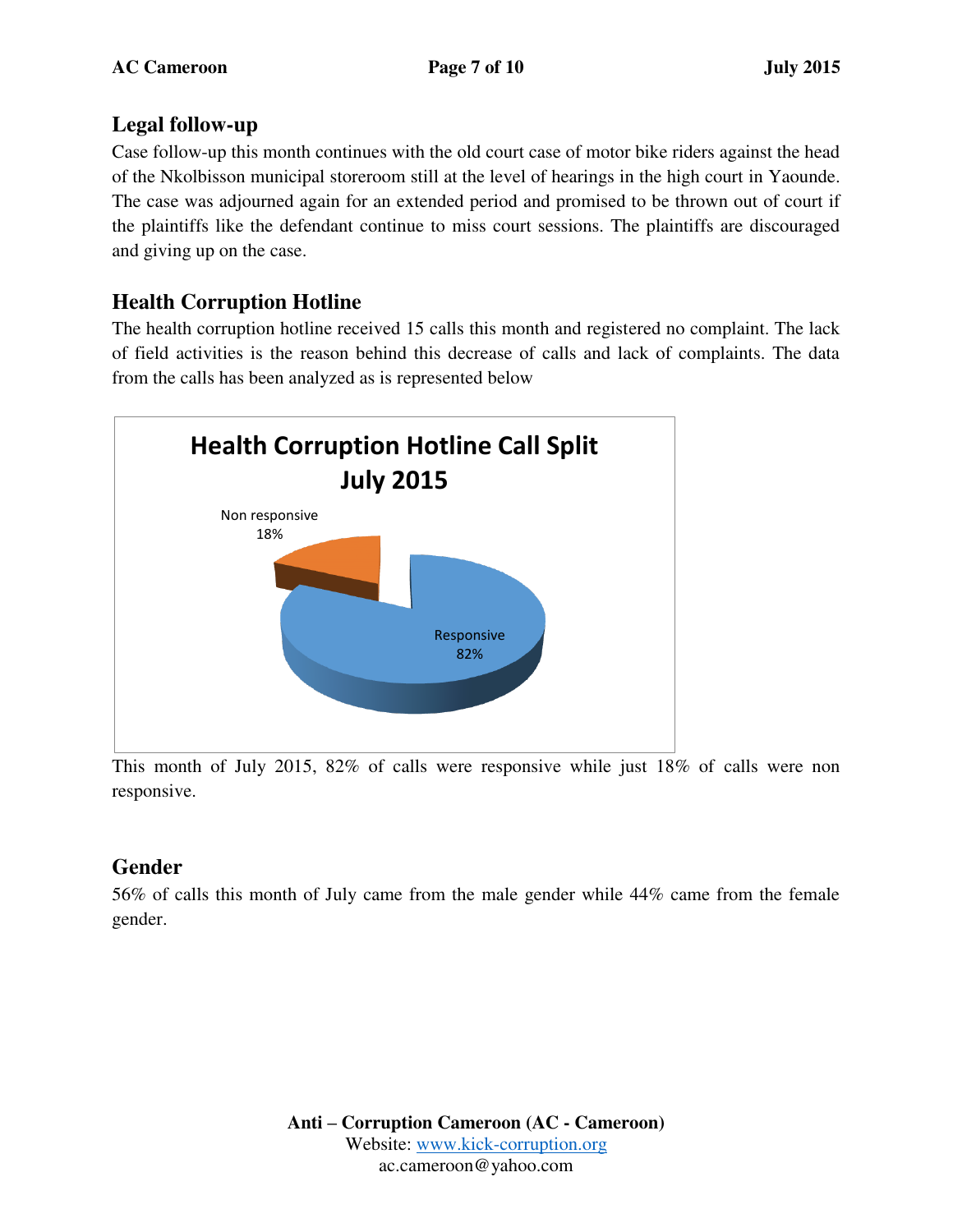

## **Age range of callers**



This month of July 2015, the youth age-range dominated with 56% of calls, followed by the adult age-range which put in 33% and lastly the elderly with 11%.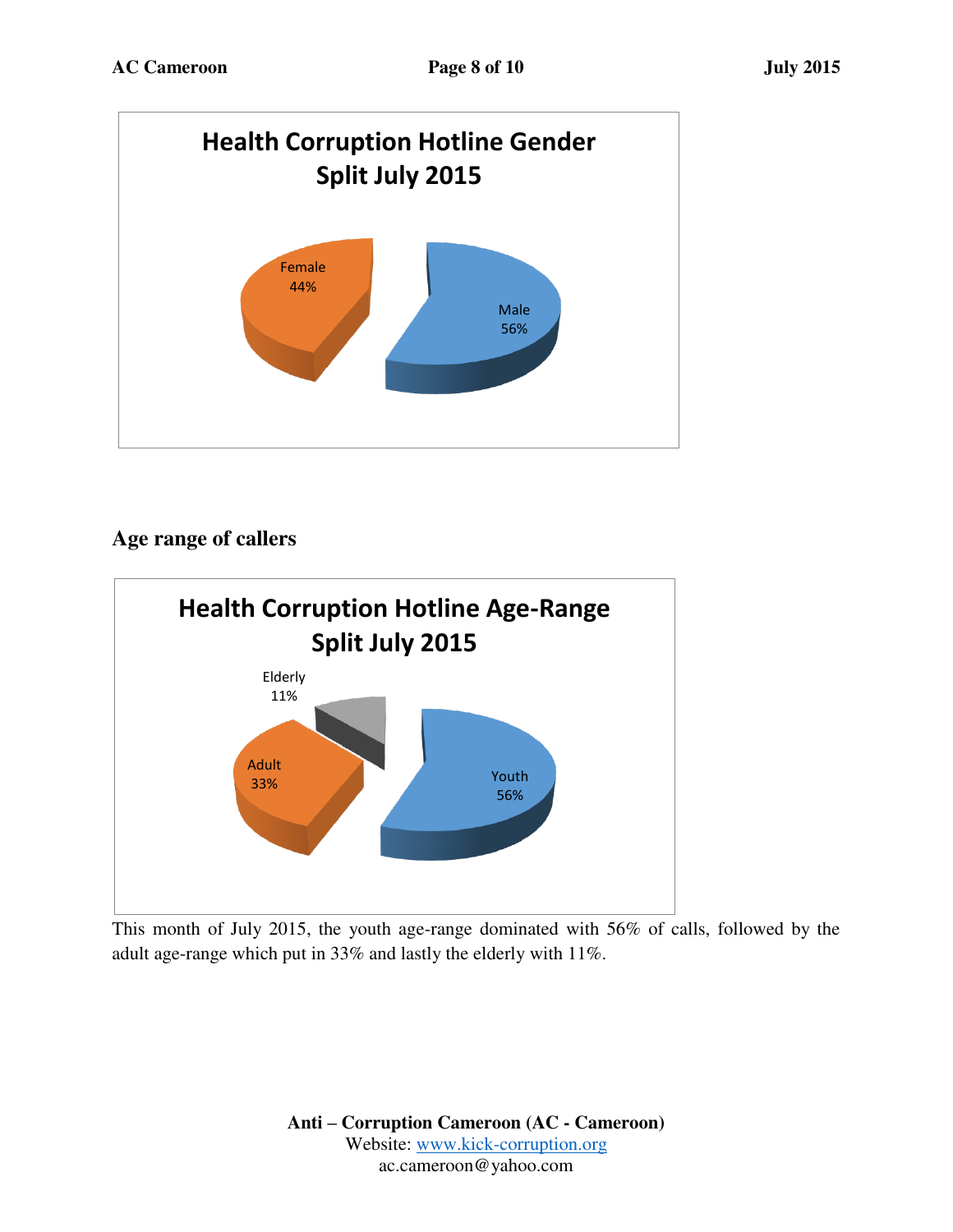### **Regional representation**



The North West region has the highest calls this month representing 38%, followed by the Littoral and the Adamawa regions representing 25% each of calls and lastly, the South West region which has a 12% representation. The Centre region which did participate most of the time was absent as well as other provinces.